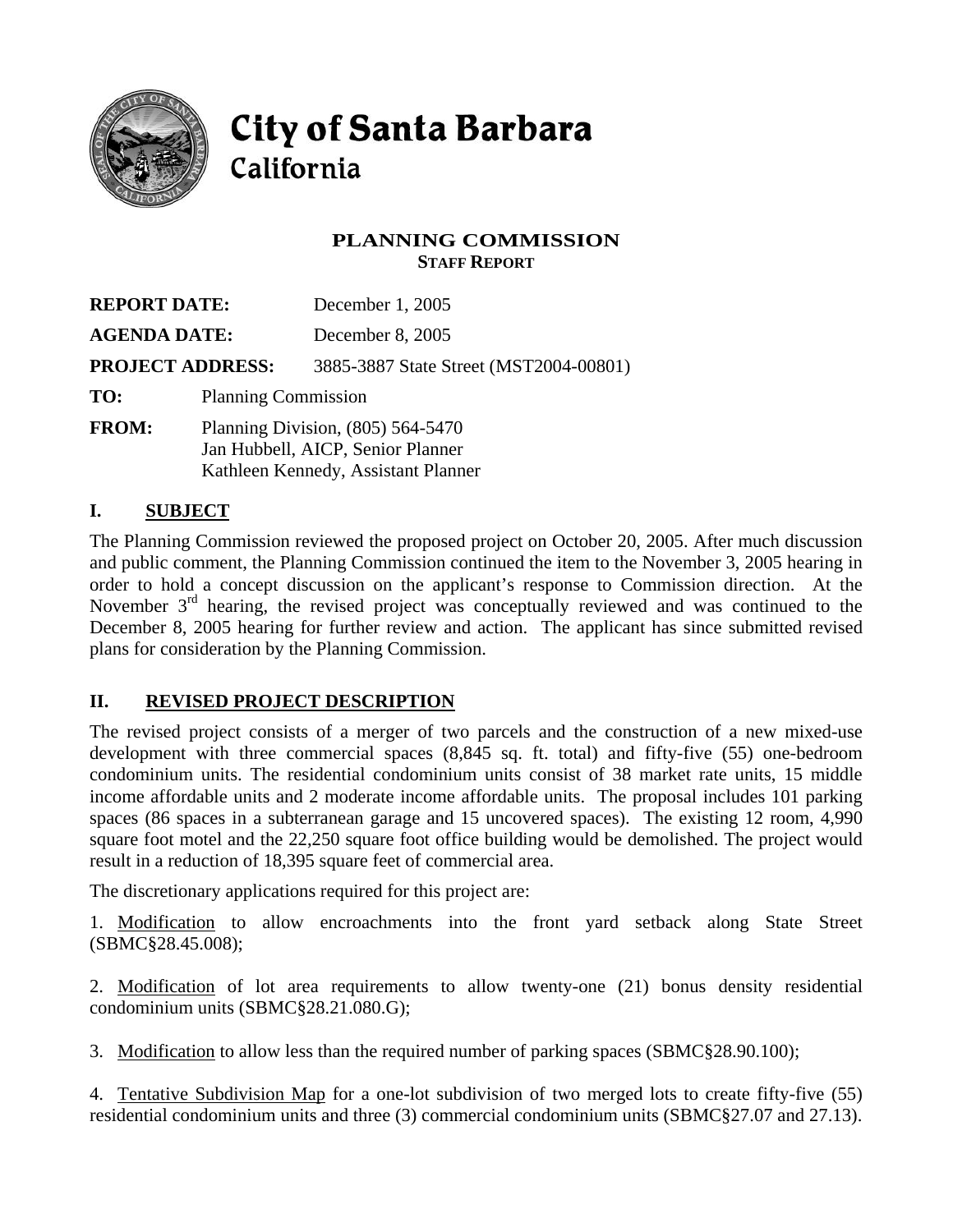The revisions to the project since the October 20, 2005 hearing include:

- a 281 square foot reduction in residential square footage from 53,946 to 53,665 square feet;
- a change in the distribution of units per unit type (see unit type in section III below);
- a 204 square foot reduction in commercial square footage from 9,049 to 8,845 square feet;
- an addition of two underground parking spaces;
- revisions to the State Street elevation including increased setbacks on each level;
- removal of the gate at the State Street elevation;
- removal of site walls and gates to provide public access to open space areas;
- pedestrian access from State Street through the site to the parcel to the south;
- relocation plan for the motel tenants; and
- compliance with the requirement that the project be a maximum of three stories.

# **III. REVISED SITE STATISTICS**

#### EXISTING LOT AREA:

| 3885 State St. (APN 051-022-012) | 14,107 square feet $(0.3 \text{ acres})$    |
|----------------------------------|---------------------------------------------|
| 3887 State St. (APN 051-022-033) | $48,224$ square feet $(1.1 \text{ acres})$  |
| Total lot area                   | $62,331$ square feet $(1.43 \text{ acres})$ |

| PROPOSED LOT COVERAGE:  |                           |
|-------------------------|---------------------------|
| -Building               | 26,802 square feet (43 %) |
| -Landscaping/Open Space | 23,063 square feet (37 %) |
| -Paving/Driveway        | 12,466 square feet (20%)  |
| Total                   | 62,331 square feet (100%) |

### PROPOSED SQUARE FOOTAGE – RESIDENTIAL:

| Unit type | Number of Units | Square footage | Total square footage |
|-----------|-----------------|----------------|----------------------|
|           | 31              | 1,083          | 33,573 square feet   |
| B         | 17              | 644            | 10,948 square feet   |
| C         | 6               | 1,200          | 7,200 square feet    |
|           |                 | 1.944          | 1,944 square feet    |
|           |                 |                |                      |

Total Residential 53,665 square feet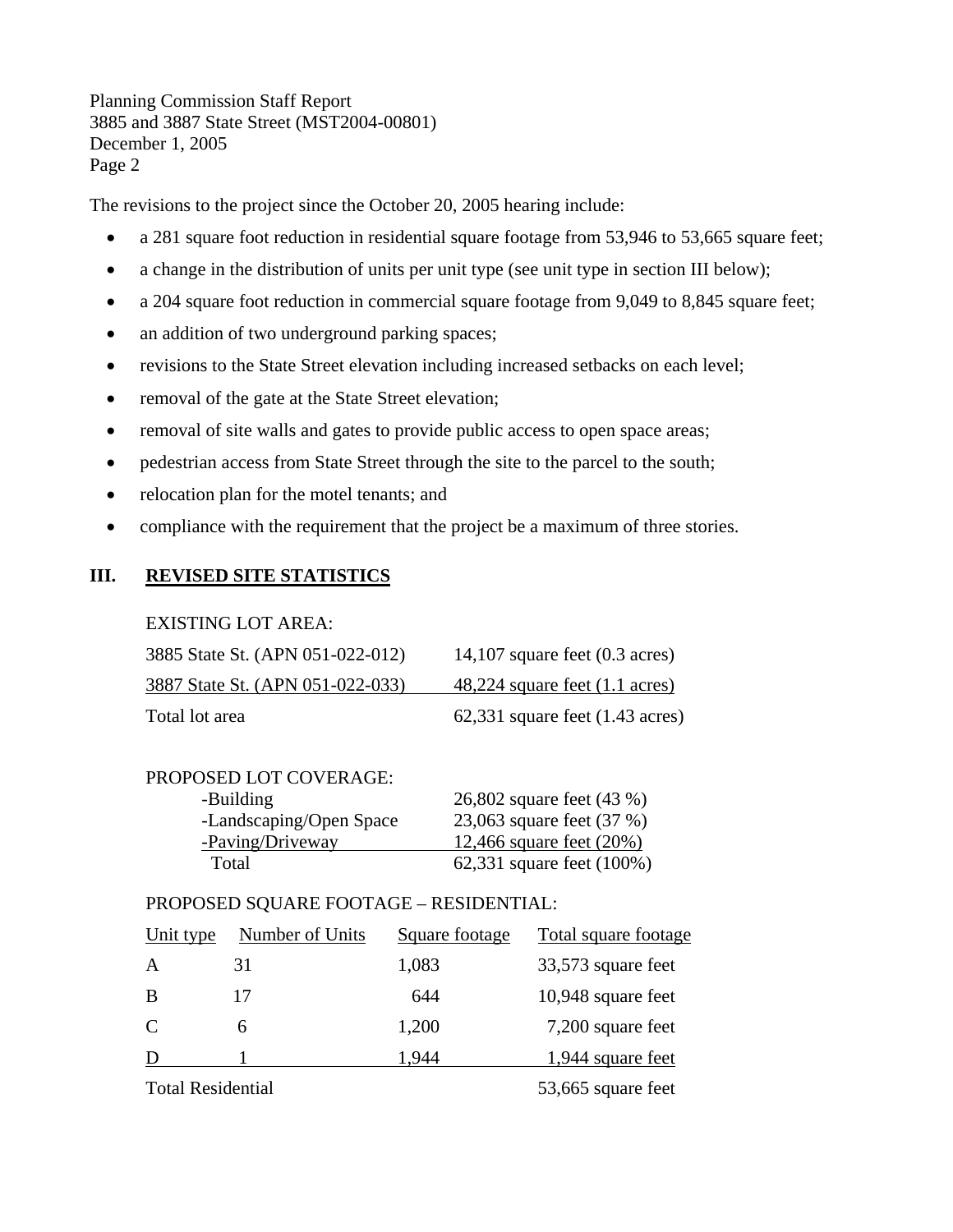| PROPOSED SQUARE FOOTAGE - COMMERCIAL: |                 |                                                                            |
|---------------------------------------|-----------------|----------------------------------------------------------------------------|
| <b>Commercial Space</b>               |                 | 3,048 square feet                                                          |
| <b>Commercial Space</b>               |                 | 2,770 square feet                                                          |
| <b>Commercial Space</b>               |                 | 3,027 square feet                                                          |
| <b>Total Commercial</b>               |                 | 8,845 square feet                                                          |
| TOTAL PROPOSED DEVELOPMENT            |                 | 62,510 square feet                                                         |
| <b>COMMON OPEN SPACE AREA:</b>        |                 |                                                                            |
| -Required:                            |                 | 10 % of lot area $(6,233)$ square feet) or                                 |
|                                       |                 | 15 % of lot area (9,349.65 square feet)                                    |
| -Provided:                            |                 | 37 % of lot area (23,063 square feet)                                      |
|                                       |                 | PRIVATE OUTDOOR LIVING SPACE: (if using 10% common open space requirement) |
|                                       | Required        | Provided                                                                   |
| Ground floor units:                   | 120 square feet | 120 and 305 square feet                                                    |
| Upper floor units:                    | 72 square feet  | 120, 117 and 272 square feet                                               |

#### PROPOSED PARKING:

| Required - Zoning: | 132 spaces (83 residential, 14 visitor and 35 commercial)             |
|--------------------|-----------------------------------------------------------------------|
| Required - Demand: | 94 spaces (77 residential, 1 office and 16 retail)                    |
| Provided:          | 101 spaces (55 residential, 31 residential/commercial, 15 commercial) |

## **IV. DISCUSSION**

### **A. FRONT YARD SETBACK MODIFICATION**

The project site is located in the SD-2 Overlay Zone District, which requires a 20' front yard setback along State Street for two and three-story buildings. The project has been redesigned to provide a 10' setback on the first floor, a 20'-1" to 22'-1" setback on the second floor, and a  $20'-1$ " to  $30'-2$   $\frac{1}{2}$ " setback on the third floor. A setback Modification would be required for the first floor encroachment into the setback. Staff is supportive of the requested modification because it provides architectural relief, articulation and pedestrian interest at the State Street elevation.

### **B. LOT AREA MODIFICATION/ AFFORDABLE HOUSING**

The proposed project consists of 55 residential condominium units. Per the Zoning Ordinance (SBMC§28.21.080.G), each one-bedroom unit requires 1,840 square feet of lot area; therefore, 34 one-bedroom units would be allowed on the 62,331 square feet lot. The City allows increased density on lots when affordable units are proposed in accordance with the City's Affordable Housing Policies and Procedures. The City's standard affordability requirement for density bonus units is that the units within the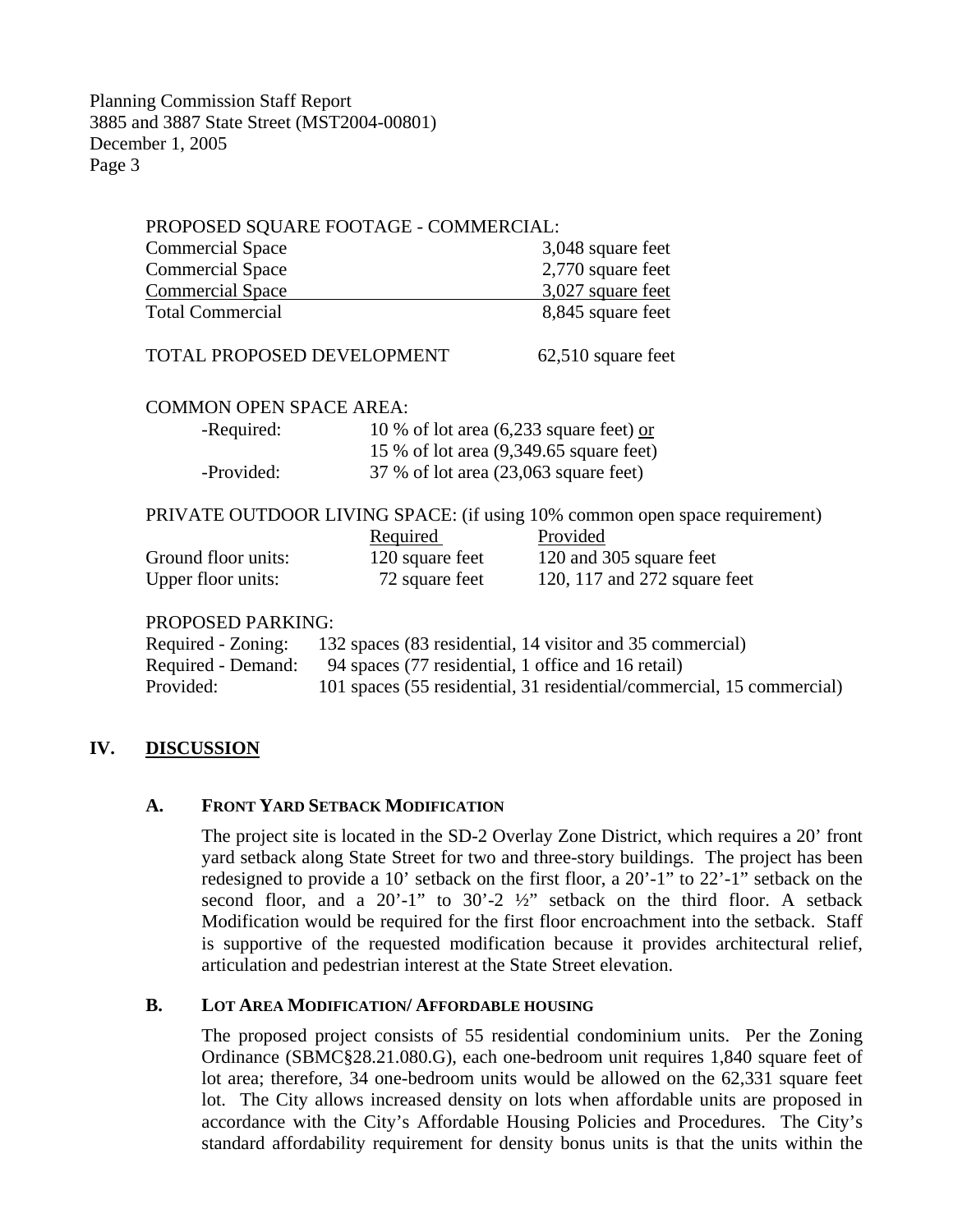> first 25% density bonus must be affordable to middle income buyers, and those units above the first 25% density bonus must be affordable to upper-middle income buyers. As allowed in the City's density bonus policies, the proposed project is proposing to meet the affordability requirements for the 21 density bonus units through an alternative that would provide equivalent or greater "below market benefit." In order to do this, a mix of 15 middle income units, 2 moderate income units, and 4 market rate density bonus units are proposed.

> In evaluating the "value" of affordable condominium units, the City uses the concept of "below market benefit." With this approach, the value of the affordable unit is determined to be the difference between the unit's market value and its restricted sale price. Theoretically, this is what it would cost the City to buy a market rate condo at market price and then turn around and sell it at an affordable sale price to an incomeeligible buyer.

> In the case of the 17 affordable units for this proposed project, staff estimated that the market value of each affordable unit would be about \$500,000 without affordability restrictions. The average City-restricted price at initial sale would be about \$220,000. This results in a "below-market benefit" of \$280,000 per unit. The total benefit of the 17 units would be over \$4.7 million. If the Redevelopment Agency had to come up with this amount of subsidy, it would take the Agency's entire housing set-aside funding for two fiscal years. This underscores the value of the City's Inclusionary Housing Ordinance (IHO) and density bonus program in requiring/encouraging developers to provide middle-income housing at no cost to the City. It should be noted that the proposed project is offering to provide significantly more affordable housing than required under the IHO. The site is zoned for 34 units, and the IHO requires that the project provide a minimum of 6 affordable units. Instead, the request is for a density bonus of 21 units, 17 of which will be affordable. Staff is in support of the lot area modification that would result in the creation of new affordable units in the City.

### **C. PARKING MODIFICATION**

The parking requirement for the revised proposed project, per the Zoning Ordinance (SBMC§28.90.100), is 83 spaces for the residential uses, 14 spaces for residential visitor use and 35 spaces for the commercial uses for a total of 132 parking spaces. This is one less parking space than was required for the previous version of the project due to the reduction in the commercial square footage from 9,049 square feet to 8,845 square feet. The parking demand study prepared by Associated Traffic Engineers dated April 1, 2005 concludes that the parking demand for the proposed project would be 94 parking spaces. This total was based on using the rates for condominiums, offices, and retail shopping centers in the ITE Parking Generation handbook. The total parking demand onsite would be 94 spaces and the project is proposing 101 spaces; therefore, the parking demand would be met on site.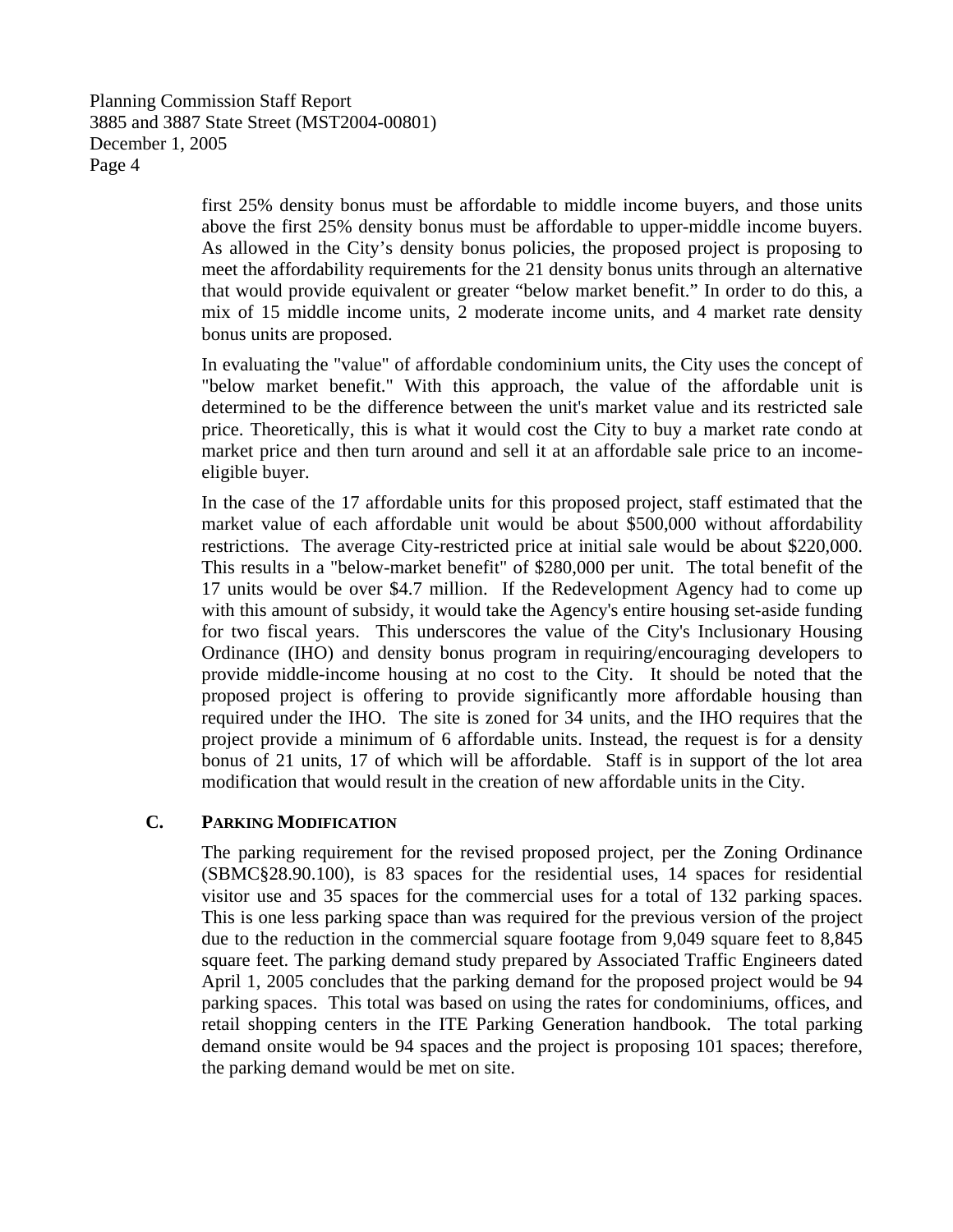## **V. RECOMMENDATION/ FINDINGS**

The proposed mixed-use development is consistent with the Zoning Ordinance and General Plan and complies with applicable standards governing new residential and commercial development. Therefore, staff recommends that the Planning Commission make the following findings and approve the project subject to the attached Conditions of Approval (Exhibit A):

### **A. FRONT YARD SETBACK MODIFICATION (SBMC§28.45.008);**

In order for the Planning Commission to approve the requested modification to allow the buildings to encroach into the required twenty-foot front yard setback along State Street, it must be found that the modification is consistent with the purposes and intent of the Zoning Ordinance and that it is necessary to secure an appropriate improvement on a lot, prevent unreasonable hardship, or promote uniformity of improvement.

The first floor encroachment into the front yard setback provides an appropriate break in the mass of the building along the front elevation, thus, the modification is consistent with the purposes and intent of the Zoning Ordinance and is necessary to secure an appropriate improvement on the lot.

## **B. LOT AREA MODIFICATION (SBMC§28.21.080.G)**

In order for the Planning Commission to approve the requested modification of the lot area requirements to allow twenty-one (21) bonus density residential condominium units, it must be found that the modification is consistent with the purposes and intent of the Zoning Ordinance and that it is necessary to secure an appropriate improvement on a lot, prevent unreasonable hardship, or promote uniformity of improvement.

Providing affordable housing opportunities is a goal of the City expressed in the Housing Element and implemented in part in the Inclusionary Housing Ordinance, approval of the lot area modification serves to accomplish this goal and is anticipated in the implementation of the Inclusionary Housing Ordinance. Therefore, the modification is consistent with the purposes and intent of the Zoning Ordinance and is necessary to secure an appropriate improvement on the lot.

## **C. PARKING MODIFICATION (SBMC§28.90.100)**

In order for the Planning Commission to approve the requested modification to allow less than the number of parking spaces required by the Zoning Ordinance, it must be found that the modification will not be inconsistent with the purposes and intent of the Zoning Ordinance and will not cause an increase in the demand for parking spaces in the immediate area. As stated previously, the parking demand of the proposed project would be met onsite by the provision of 101 parking spaces. Thus, it can be found that the modification is consistent with the purposes and intent of the Zoning Ordinance.

## **D. TENTATIVE SUBDIVISION MAP FINDINGS (SBMC §27.07.100)**

In order for the Planning Commission to approve the tentative subdivision map, it must be found that the proposed development is consistent with the General Plan and the